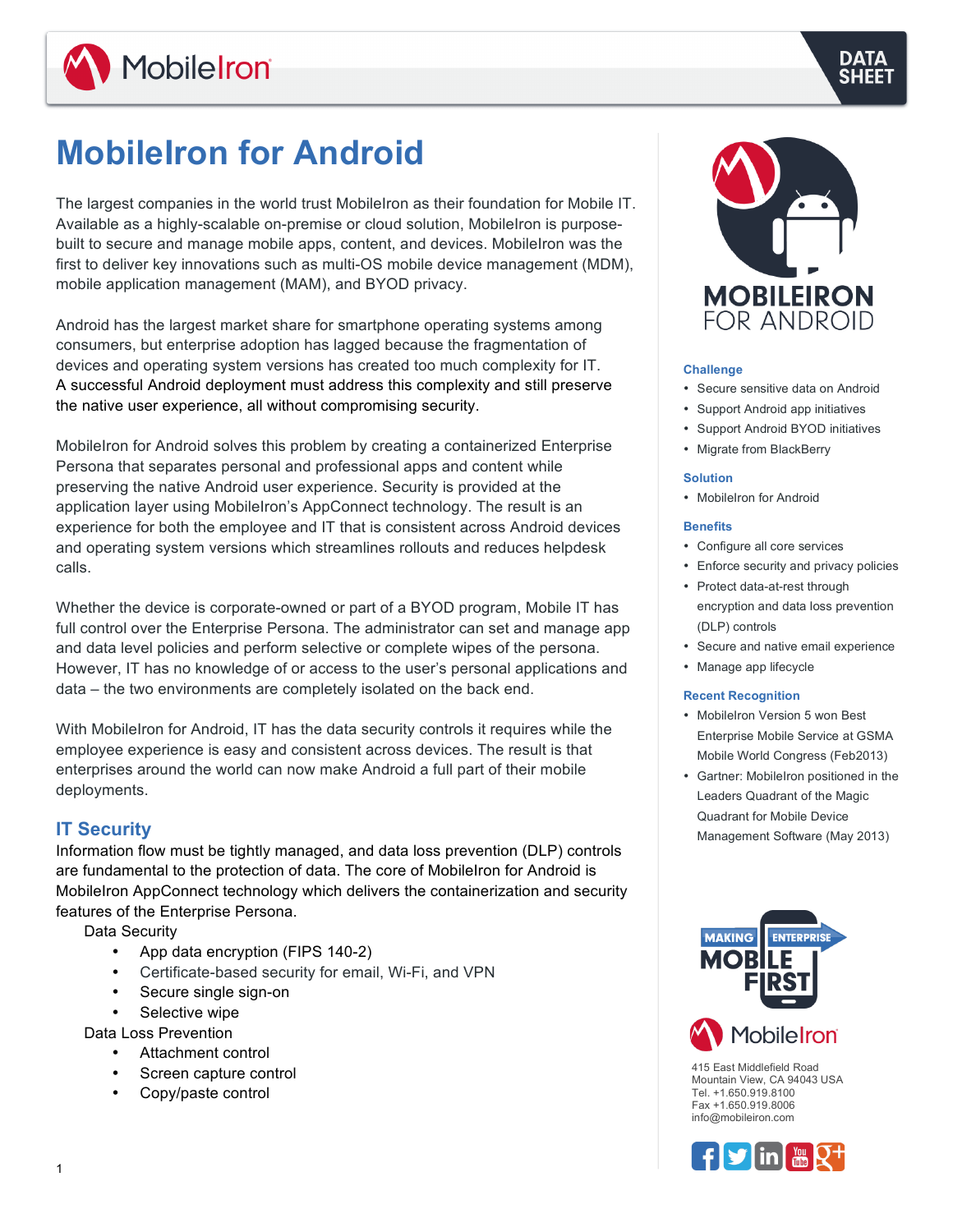



## Secure Network Access

- App Tunneling
- Enterprise Wi-Fi configuration
- Cisco AnyConnect VPN configuration

MobileIron recommends Android 4.x and higher for secure deployments.

On Samsung SAFE enabled devices, MobileIron has integrated with Samsung's enterprise capabilities to expand the security and manageability of Samsung devices.

*For more information, see the MobileIron for Samsung datasheet.*

## **Advanced App Management for Android**

MobileIron customers are transforming their businesses through mobile apps, and they want to leverage the powerful app experience of Android. MobileIron offers the most complete platform for mobile app management (MAM) on Android with Apps@Work for app distribution and discovery, scalable delivery via the App Delivery Network, and data security with AppConnect and AppTunnel.

With MobileIron for Android, business apps are inside a secure container whose data is encrypted, protected from unauthorized access, and removable. A single container login secures access to business apps, and users can easily access and share data between those apps. These capabilities enable native Android workflows for the user, delivering a productive mobile experience. All app containers are integrated with MobileIron Advanced Mobile Management for centralized policy management.

## **Employee Productivity**

Employees choose Android devices because they love the user experience specific to that device, and they want that same experience when using the device for work. MobileIron for Android delivers the native user experience while containerizing and isolating the enterprise data and communications from personal applications.

#### Secure email

• Through a special partnership with Divide, MobileIron offers the best native email, contacts, calendar and tasks experience across Android devices and OS versions.

*For more information, see the MobileIron Divide PIM datasheet.*

• For enterprises using IBM Notes, IBM Notes Traveler is available with AppConnect integration marking the first time an IBM Notes Traveler client for Android can be containerized, configured and secured by an EMM platform.

Secure documents

MobileIron Docs@Work provides an intuitive way to access, store, and view documents from email and SharePoint, and lets the administrator establish data loss prevention (DLP) controls to protect these documents from unauthorized distribution.

#### **Customer Perspective**

Apps: "MobileIron has been a very strategic platform for us to support and manage our mobile devices and apps." *Life Technologies (Life Sciences)*

BYOD: "MobileIron provides exactly the framework we needed to let our people use the device of their choice." *Thames River Capital (Financial Services)*

Innovation: "MobileIron is helping us become a technology innovator." *Norton Rose (Legal)*

Multi-OS: "We needed a truly multi-OS solution. MobileIron was without doubt the most comprehensive." *Colt Car Co. / Mitsubishi (Automotive)*

Scale: "[MobileIron] did a great job not only helping us getting the product scaled, but also fixing any kind of issues." *Lexington School District* 

*(Education)*

Security: "In our sector, the right mobile security solution is not a nice to have, it's mandatory." *National Health Service* 

#### *(Healthcare)*

Support: "In this day and age of bad customer service, my experience with MobileIron has been consistently great." *City of North Vancouver* 

*(Government)*